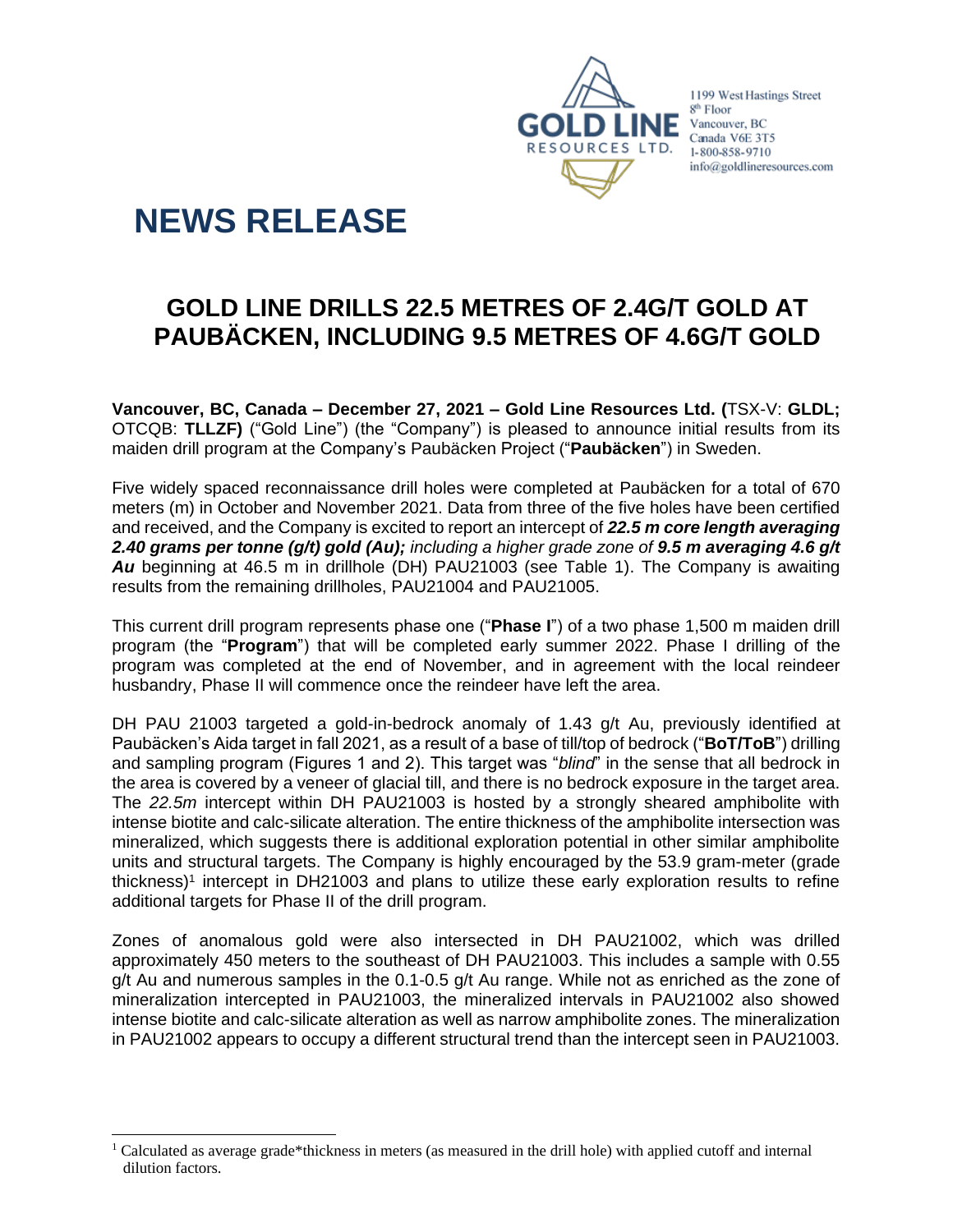| Hole ID  | Grid        | <b>Northing</b> | <b>Easting</b> | <b>Target</b> | Azimuth/<br>Inclination (°) | <b>Total</b><br>Depth (m) | <b>Results</b>                                             |
|----------|-------------|-----------------|----------------|---------------|-----------------------------|---------------------------|------------------------------------------------------------|
| PAU21005 | SWEREF99 TM | 7190927         | 629221         | Aida          | 240/50                      | 151                       | Results pending                                            |
| PAU21004 | SWEREF99 TM | 7191096         | 629065         | Aida          | 237/50                      | 161                       | Results pending                                            |
| PAU21003 | SWEREF99 TM | 7191136         | 629025         | Aida          | 237/50                      | 121.9                     | 22.5 m at 2.40 g/t<br>Au including 9.5 m<br>at 4.67 g/t Au |
| PAU21002 | SWEREF99 TM | 7190934         | 629403         | Aida          | 220/50                      | 103                       | Multiple (7)<br>intercepts between<br>0.1 and 0.6 $g/t$ Au |
| PAU21001 | SWEREF99 TM | 7190880         | 629357         | Aida          | 40/50                       | 133                       | No significant<br>intercepts                               |

# **Table 1: Paubäcken Maiden Drill Results**

*Note: A cut-off grade of 0.5 g/t Gold with internal dilution limited to less than 3m was used to calculate the reported intercepts. True widths are not known at this time due to the limited exposure and drilling in the area. However, the amphibolite contacts seen in the drill hole are at relatively high angles to the core axis.*

Gold Line considers these initial results to be significant due to the:

- lack of exposure and previous exploration in the area; this structural/geochemical trend has not been previously drill tested.
- shallow nature of the intercepts; DH PAU21003 was drilled at an angle of 50 degrees, which means that depths below surface are 35-55 meters (see Figure 2).
- mineralization being associated with a distinctive style of alteration and hosted by a readily identifiable rock type in the area.
- position of the mineralized intervals along pronounced geophysical and structural trends known to contain other zones of gold mineralization.
- numerous comparable structural/geochemical targets identified by the recently completed BoT/ToB drilling and sampling in the area.

The initial results from widely spaced reconnaissance holes underscore the potential of the Paubäcken project, with some of the strongest anomalies identified through the BoT/ToB program in the area, yet to be tested in the current drill program.

#### **The Paubäcken Project:**

The Paubäcken Project consists of three licenses (17,097 ha) that cover the central part of an emerging gold belt in north central Sweden known as the "Gold Line Belt". The Gold Line Belt is host to several significant gold deposits, including the nearby Barsele project (operated as a joint venture between Agnico Eagle Mines Ltd. and Barsele Minerals Corp, TSX:BME) as well as the Svartliden mine and Fäboliden development project (operated by Dragon Mining Ltd). The Paubäcken Project is strategically positioned between Barsele and Fäboliden, and a few hundred meters north east of the Svartliden mine and features a regional shear zone with multiple untested gold anomalies.

# **Sampling:**

Samples were collected in accordance with industry standard best practices. Samples were collected by Arctic Drilling AS and submitted for preparation at the MSALABS in Storuman, Sweden. Accredited control samples (blanks and accredited standards) are inserted into the sample intervals regularly. Drill core is sawed with a semi-automatic core saw, then core samples are crushed to a 70% pass 2mm, split (1000g), and pulverized to 85% passing 75µm (SAW-100 and PRP-920, respectively). Pulps are analyzed at the MSALABS in Langley, BC, Canada with a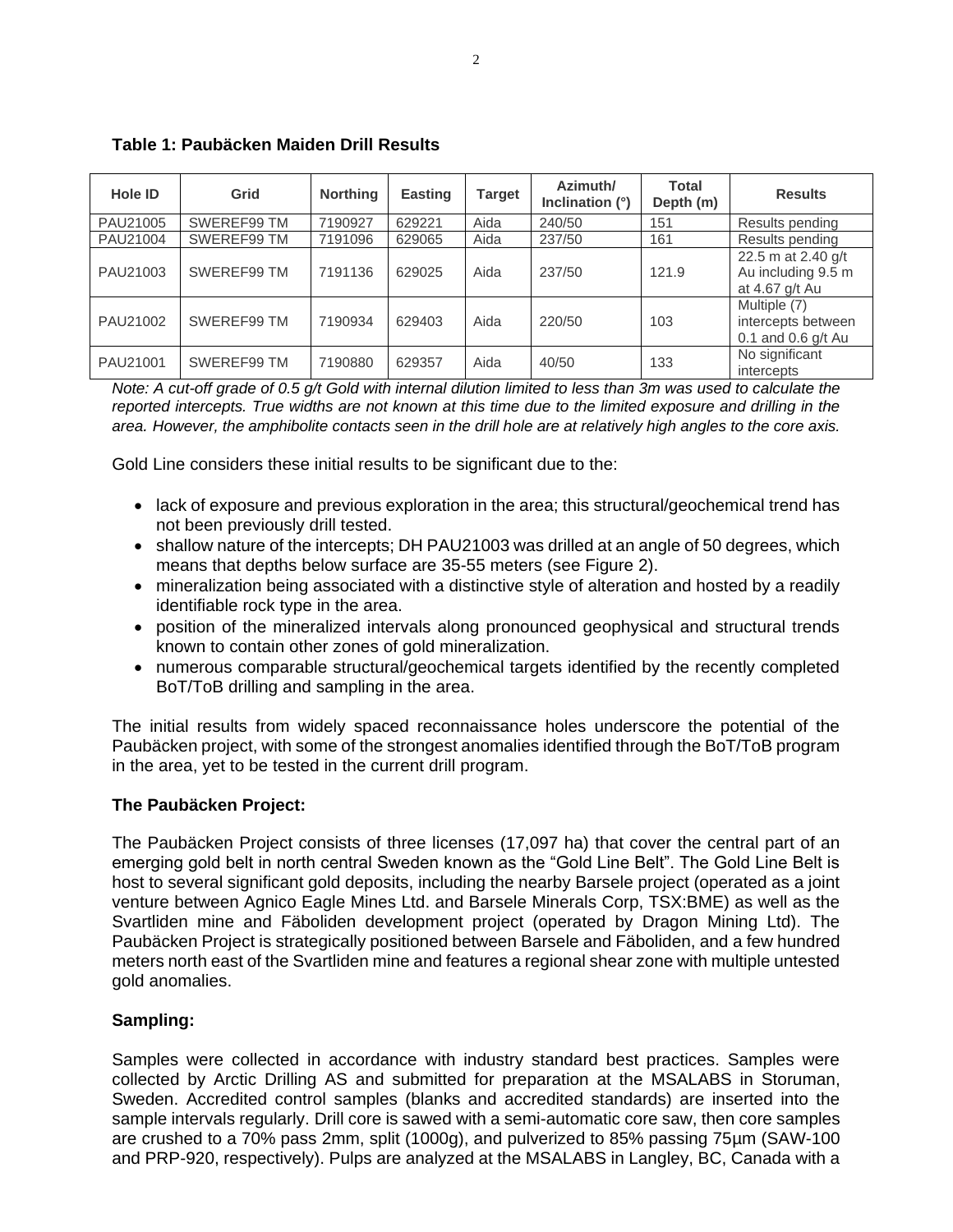four-acid digestion and ICP-MS/AES finish (IMS-230) as well with a 30g Fire Assay and ICP-AES finish for gold analysis (FAS-114). A gravimetric determination for samples above 10g/t Au is used (FAS-415).

### **Comments on Nearby Mines and Deposits**

The nearby mines and deposits discussed in this news release provide context for Company's Paubäcken Project, which occurs in a similar geologic setting, but this is not necessarily indicative that the Project hosts similar styles, grades and tonnages of mineralization.

#### **Qualified Person:**

The technical information in this news release has been prepared in accordance with the Canadian regulatory requirements set out in National Instrument 43-101 and reviewed and approved by Michael Dufresne, M.Sc., P.Geol., P.Geo., a Qualified Person.

#### **About Gold Line Resources Ltd.**

Gold Line Resources is focused on acquiring mineral properties with exceptional exploration potential in the most prolific gold-producing regions of Fennoscandia, and further delineating the historic. Gold Line is working in one of the world's top mining jurisdictions and emerging exploration frontiers due to its strong mineral endowment, stable tenure, straightforward permitting, favourable tax regime and supportive geopolitical landscape.

Gold Line currently holds a prospective portfolio of five gold exploration projects in Sweden: one project is in the Skelleftea belt of north-central Sweden and four projects, including the Långtjärn property, are located within the Gold Line Mineral Belt of north-central Sweden. The projects are located on a 200-kilometre Proterozoic greenstone sedimentary belt that is host to multiple gold showings and deposits

#### **ON BEHALF OF THE BOARD OF DIRECTORS OF GOLD LINE RESOURCES,**

Adam Cegielski CEO & Director

For further information: Email: [investor@goldlineresources.com](mailto:investor@goldlineresources.com) Telephone: 1-800-858-9710

# **FOLLOW US:**

Website:<https://www.goldlineresources.com/> Facebook:<https://www.facebook.com/Gold-Line-Resources> Twitter: [https://twitter.com/GLDL\\_Resources](https://twitter.com/GLDL_Resources) Instagram: [https://www.instagram.com/gold\\_line\\_resources/](https://www.instagram.com/gold_line_resources/) LinkedIn: <https://www.linkedin.com/company/gold-line-resources-ltd>

*Neither the TSX Venture Exchange nor its Regulation Services Provider (as that term is defined*  in policies of the TSX Venture Exchange) accepts responsibility for the adequacy or accuracy of *this release.*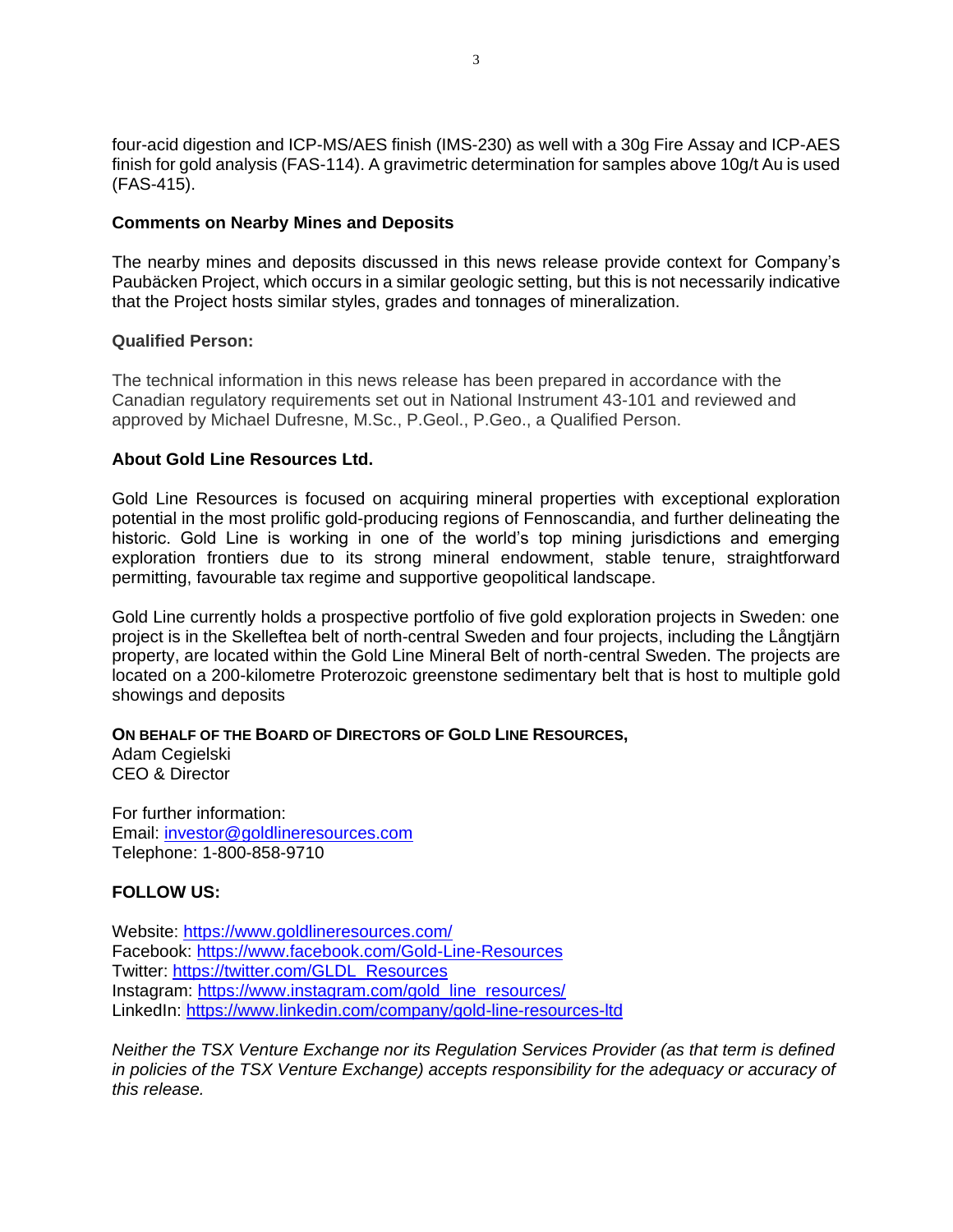#### *Cautionary Note Regarding Forward-Looking Statements*

This news release contains statements that constitute "forward-looking statements." Such forward looking statements involve known and unknown risks, uncertainties and other factors that may cause Gold Line's actual results, performance or achievements, or developments to differ materially from the anticipated results, performance or achievements expressed or implied by such forward-looking statements. Forward looking statements are statements that are not historical facts and are generally, but not always, identified by the words "expects," "plans," "anticipates," "believes," "intends," "estimates," "projects," "potential" and similar expressions, or that events or conditions "will," "would," "may," "could" or "should" occur.

Forward-looking statements in this news release include, that are not historical facts. Forwardlooking statements are based on Gold Line's current beliefs and assumptions as to the outcome and timing of future events, including, but not limited to, that the exploration and development activities will be completed as planned, and that the results of the exploration and development activities will be as anticipated. By their nature, forward-looking statements involve known and unknown risks, uncertainties and other factors which may cause our actual results, performance or achievements, or other future events, to be materially different from any future results, performance or achievements expressed or implied by such forward-looking statements. Such factors and risks include, among others: that exploration and development activities will not be completed as planned; that the results of exploration and development activities will not be as anticipated; Gold Line may require additional financing from time to time in order to continue its operations which may not be available when needed or on acceptable terms and conditions; compliance with extensive government regulation; domestic and foreign laws and regulations could adversely affect Gold Line's business and results of operations; the stock markets have experienced volatility that often has been unrelated to the performance of companies and these fluctuations may adversely affect the price of Gold Line's securities, regardless of its operating performance; and the impact of COVID-19. The forward-looking statements contained in this news release represent the expectations of Gold Line as of the date of this news release and, accordingly, are subject to change after such date. Readers should not place undue importance on forward-looking information and should not rely upon this information as of any other date. Gold Line undertakes no obligation to update these forward-looking statements in the event that management's beliefs, estimates or opinions, or other factors, should change.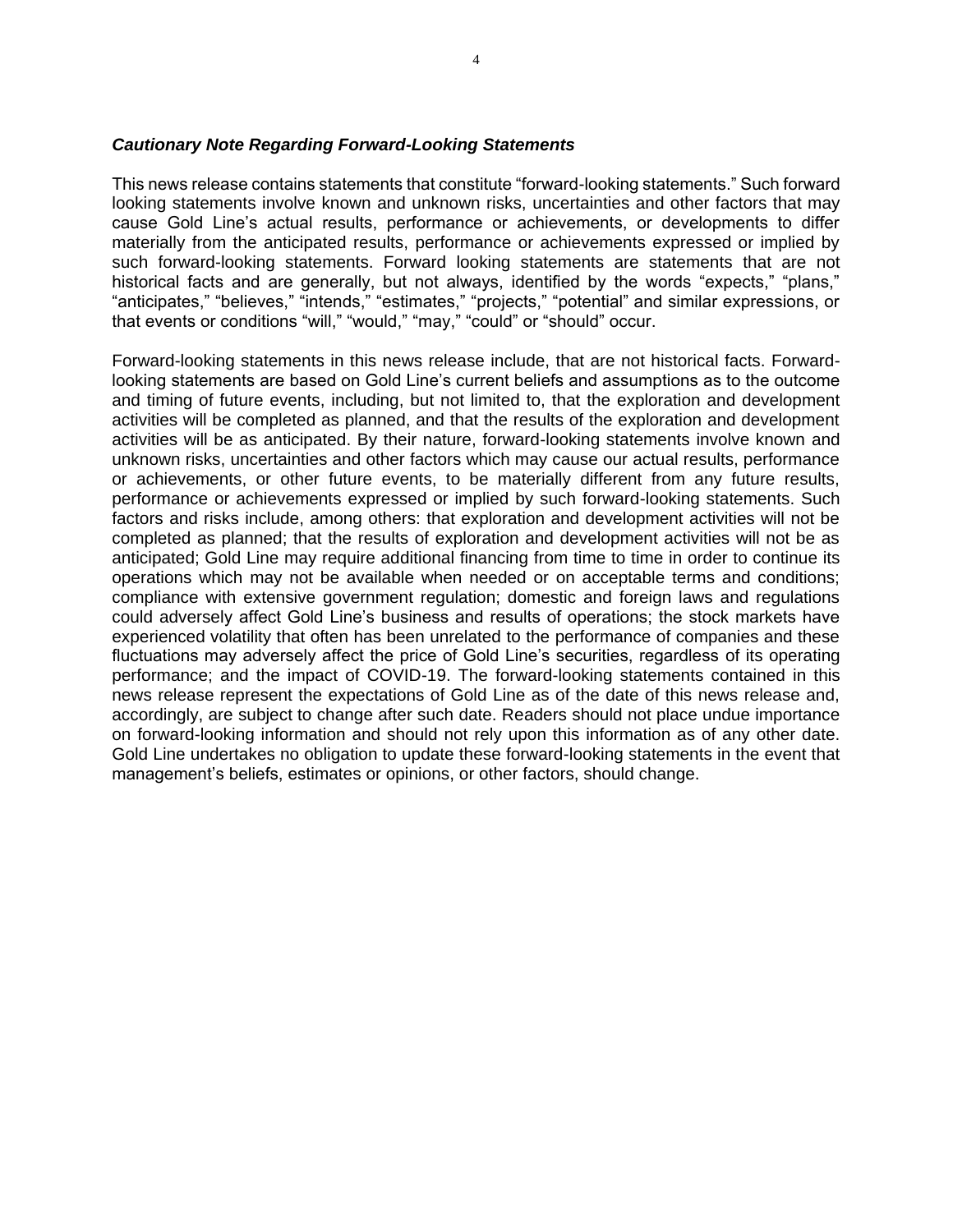

# **Figure1: Plan View of Paubäcken Maiden Drill Program**